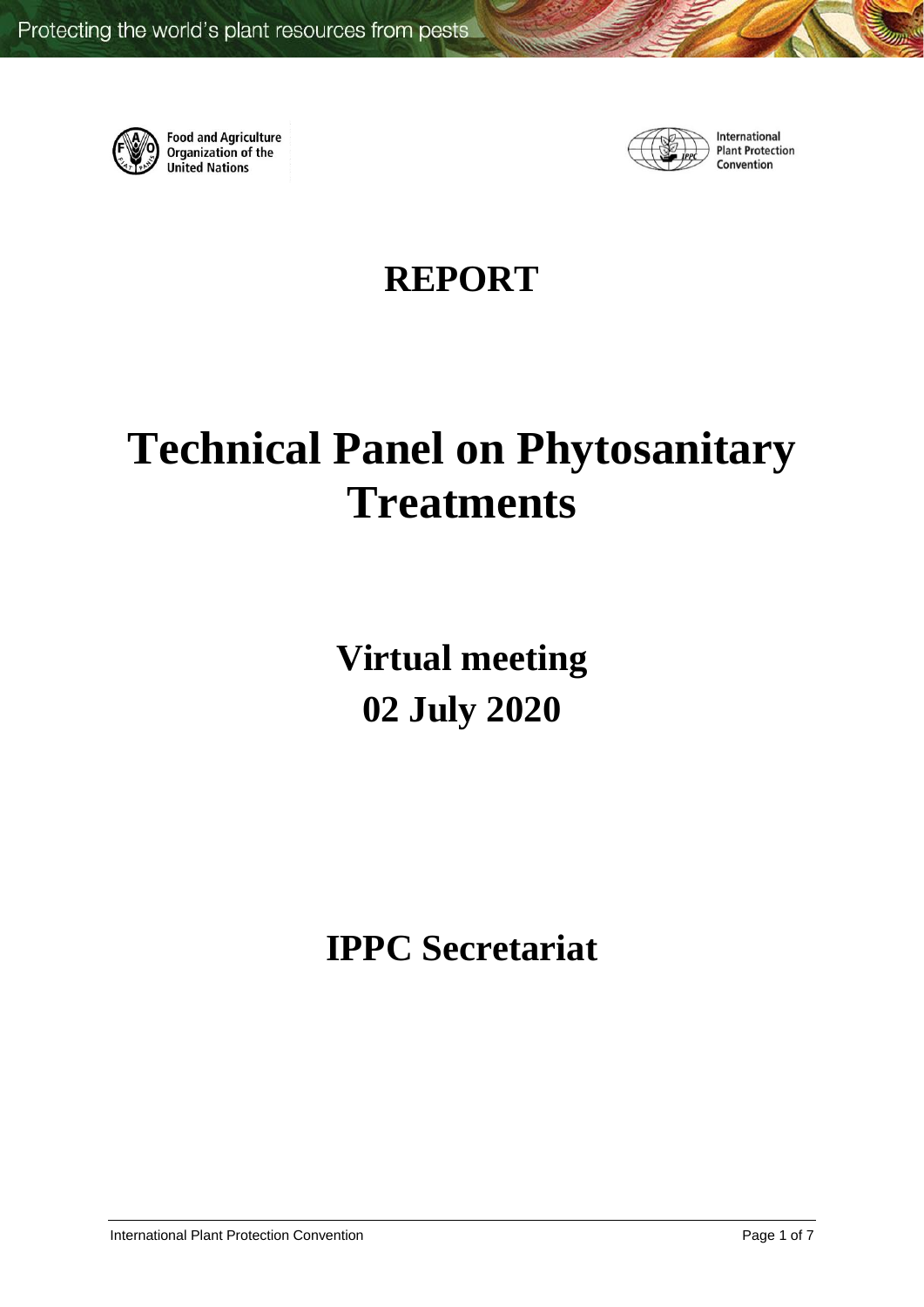FAO. 2020. *Report of the July Virtual Meeting of the Technical panel on Phytosanitary Treatments, 02 July 2020.* Published by FAO on behalf of the Secretariat of the International Plant Protection Convention (IPPC). 7 pages. Licence: CC BY-NC-SA 3.0 IGO.

The designations employed and the presentation of material in this information product do not imply the expression of any opinion whatsoever on the part of the Food and Agriculture Organization of the United Nations (FAO) concerning the legal or development status of any country, territory, city or area or of its authorities, or concerning the delimitation of its frontiers or boundaries. The mention of specific companies or products of manufacturers, whether or not these have been patented, does not imply that these have been endorsed or recommended by FAO in preference to others of a similar nature that are not mentioned. The views expressed in this information product are those of the author(s) and do not necessarily reflect the views or policies of FAO.



Some rights reserved. This work is made available under the Creative Commons Attribution-NonCommercial-ShareAlike 3.0 IGO licence (CC BY-NC-SA 3.0 IGO[; https://creativecommons.org/licenses/by-nc-sa/3.0/igo/legalcode\)](https://creativecommons.org/licenses/by-nc-sa/3.0/igo/legalcode).

Under the terms of this licence, this work may be copied, redistributed and adapted for non-commercial purposes, provided that the work is appropriately cited. In any use of this work, there should be no suggestion that FAO endorses any specific organization, products or services. The use of the FAO logo is not permitted. If the work is adapted, then it must be licensed under the same or equivalent Creative Commons licence. If a translation of this work is created, it must include the following disclaimer along with the required citation: "This translation was not created by the Food and Agriculture Organization of the United Nations (FAO). FAO is not responsible for the content or accuracy of this translation. The original English edition shall be the authoritative edition." Disputes arising under the licence that cannot be settled amicably will be resolved by mediation and arbitration as described in Article 8 of the licence except as otherwise provided herein. The applicable mediation rules will be the mediation rules of the World Intellectual Property Organizatio[n http://www.wipo.int/amc/en/mediation/rules](http://www.wipo.int/amc/en/mediation/rules) and any arbitration will be conducted in accordance with the Arbitration Rules of the United Nations Commission on International Trade Law (UNCITRAL).

**Third-party materials.** Users wishing to reuse material from this work that is attributed to a third party, such as tables, figures or images, are responsible for determining whether permission is needed for that reuse and for obtaining permission from the copyright holder. The risk of claims resulting from infringement of any third-party-owned component in the work rests solely with the user.

Sales, rights and licensing. FAO information products are available on the FAO website [\(www.fao.org/publications\)](http://www.fao.org/publications) and can be purchased through [publications-sales@fao.org.](mailto:publications-sales@fao.org) Requests for commercial use should be submitted via: [www.fao.org/contact](http://www.fao.org/contact-us/licence-request)[us/licence-request.](http://www.fao.org/contact-us/licence-request) Queries regarding rights and licensing should be submitted to: [copyright@fao.org.](mailto:copyright@fao.org)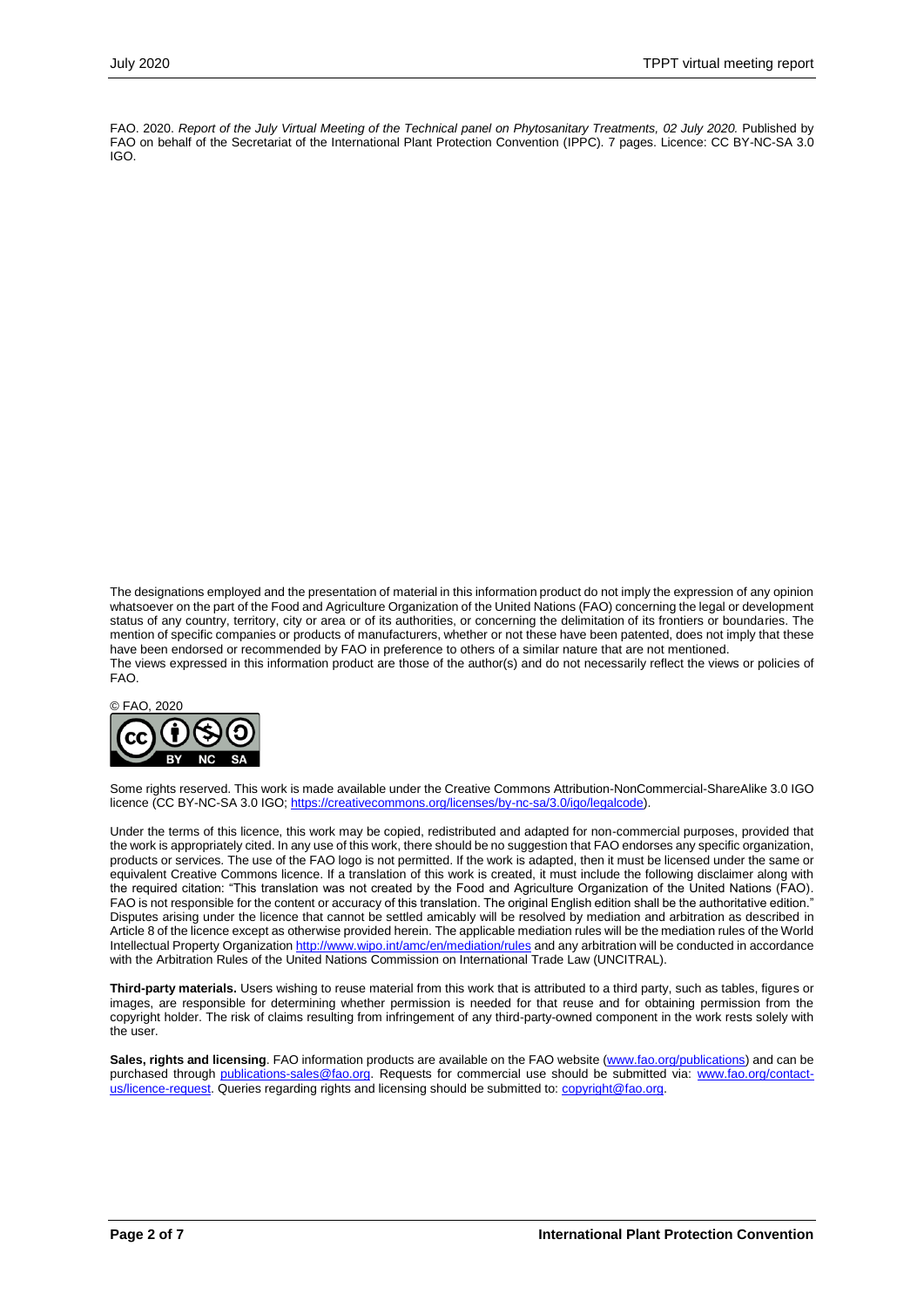# **CONTENTS**

| 1. |      |  |  |  |  |
|----|------|--|--|--|--|
|    | 1.1. |  |  |  |  |
|    | 1.2. |  |  |  |  |
| 2. |      |  |  |  |  |
|    |      |  |  |  |  |
|    |      |  |  |  |  |
|    |      |  |  |  |  |
|    |      |  |  |  |  |
| 3. |      |  |  |  |  |
|    |      |  |  |  |  |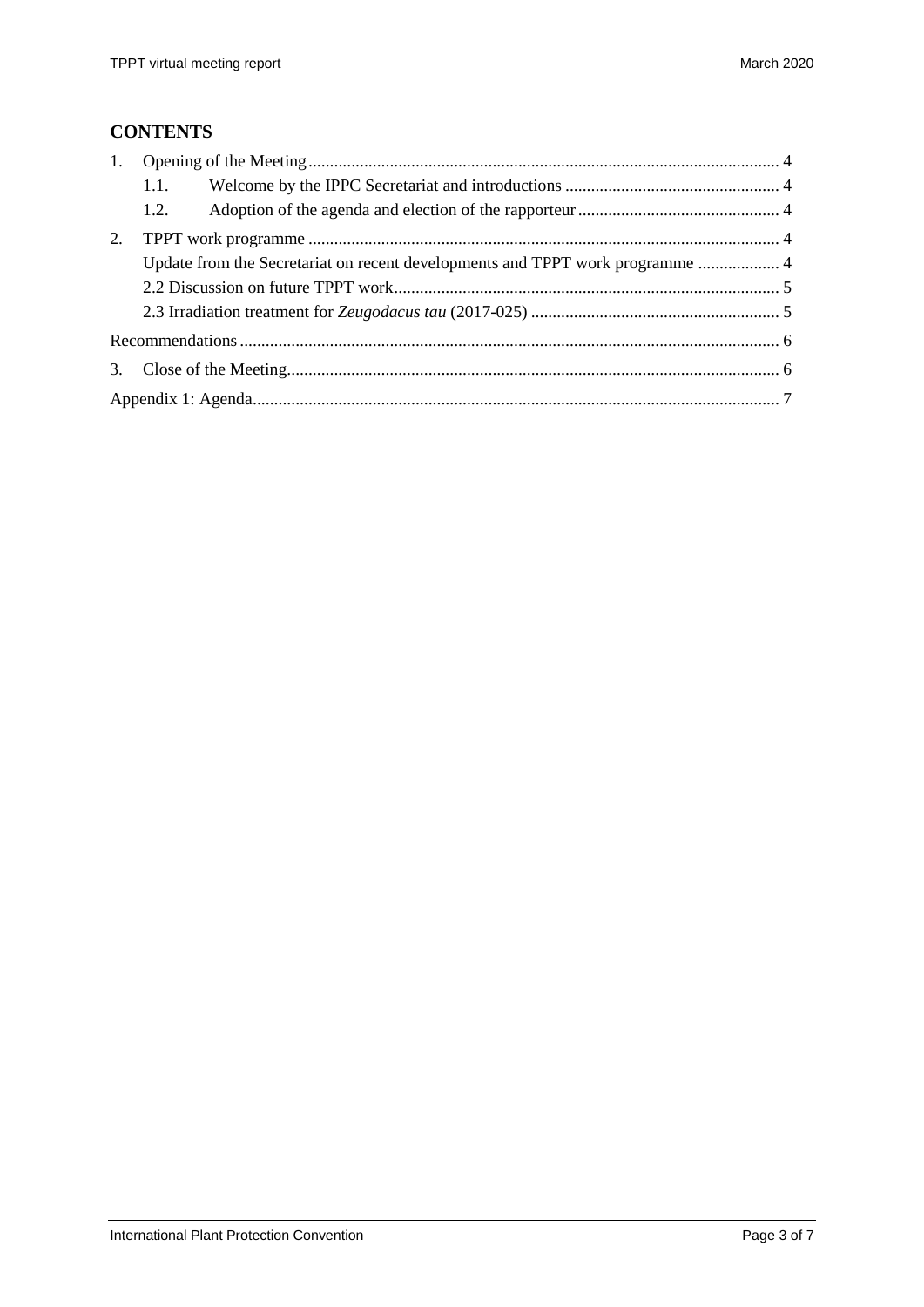# <span id="page-3-0"></span>**1. Opening of the Meeting**

## <span id="page-3-1"></span>**1.1. Welcome by the IPPC Secretariat and introductions**

- *[1]* The International Plant Protection Convention (IPPC) Secretariat (hereafter referred to as "Secretariat") lead for the Technical Panel on Phytosanitary Treatments (TPPT) chaired the meeting and welcomed the following participants:
	- 1. Mr David OPATOWSKI (TPPT Steward)
	- 2. Ms Andrea BEAM (USA)
	- 3. Mr Toshiyuki DOHINO (Japan)
	- 4. Mr Walther ENKERLIN HOEFLICH (IAEA)
	- 5. Mr Peter LEACH (Australia)
	- 6. Mr Scott MYERS (USA)
	- 7. Mr Michael ORMSBY (New Zealand)
	- 8. Mr Matthew SMYTH (Australia)
	- 9. Mr Eduardo WILLINK (Argentina)
	- 10. Mr Guy HALLMAN (Invited expert)
	- 11. Ms Adriana MOREIRA (IPPC Secretariat, Standard Setting Officer)
	- 12. Ms Janka KISS (IPPC Secretariat, lead)
	- 13. Mr Artur SHAMILOV (IPPC Secretariat, support)
- *[2]* The full list of TPPT members and their contact details can be found on the International Phytosanitary Portal  $(IPP)^1$ .

#### <span id="page-3-2"></span>**1.2. Adoption of the agenda and election of the rapporteur**

- *[3]* The Secretariat introduced the agenda and it was adopted as presented in Appendix 1 to this report.
- *[4]* Ms Andrea BEAM was elected as the Rapporteur.

# <span id="page-3-3"></span>**2.TPPT work programme**

#### <span id="page-3-4"></span>**2.1 Update from the Secretariat on recent developments and TPPT work programme**

- *[5]* The IPPC Secretariat and Mr David OPATOWSKI updated the TPPT on the recent decisions and discussion of the Standards Committee in relation to the TPPT's work programme.
- *[6]* **Consultation**. There are 12 PTs submitted for consultation in 2020, five of them for first consultation and seven for second consultation. One of the PTs that completed first consultation in 2019 concerning *Zeugodacus tau* didn't make it for second consultation on time, as further clarification was needed from the submitter and it was submitted only days before the meeting – and thus can only be discussed now (under agenda item 2.3).
- *[7]* **Face to face meeting**. Due to the COVID-19 pandemic, the face-to-face meeting, planned for June 2020 is going to be held 7-11 December 2020 instead, in Vienna, Austria. This meeting will be hosted and co-organized by the Joint FAO/IAEA Division of Nuclear Techniques in Food and Agriculture. Invitations will be sent out later than usual, once the meeting is confirmed to take place.
- *[8]* **Phytosanitary Treatment Search Tool.** It is planned to expand and include additional resources into the search tool. The Secretariat is planning to highlight again the open call for phytosanitary treatments and issue a new call for contributed resources (treatments used in international trade). The support of the TPPTs will be needed with the evaluation of these new submissions.

 $\overline{a}$ 

<sup>1</sup>TPPT membership list:<https://www.ippc.int/en/publications/81655/>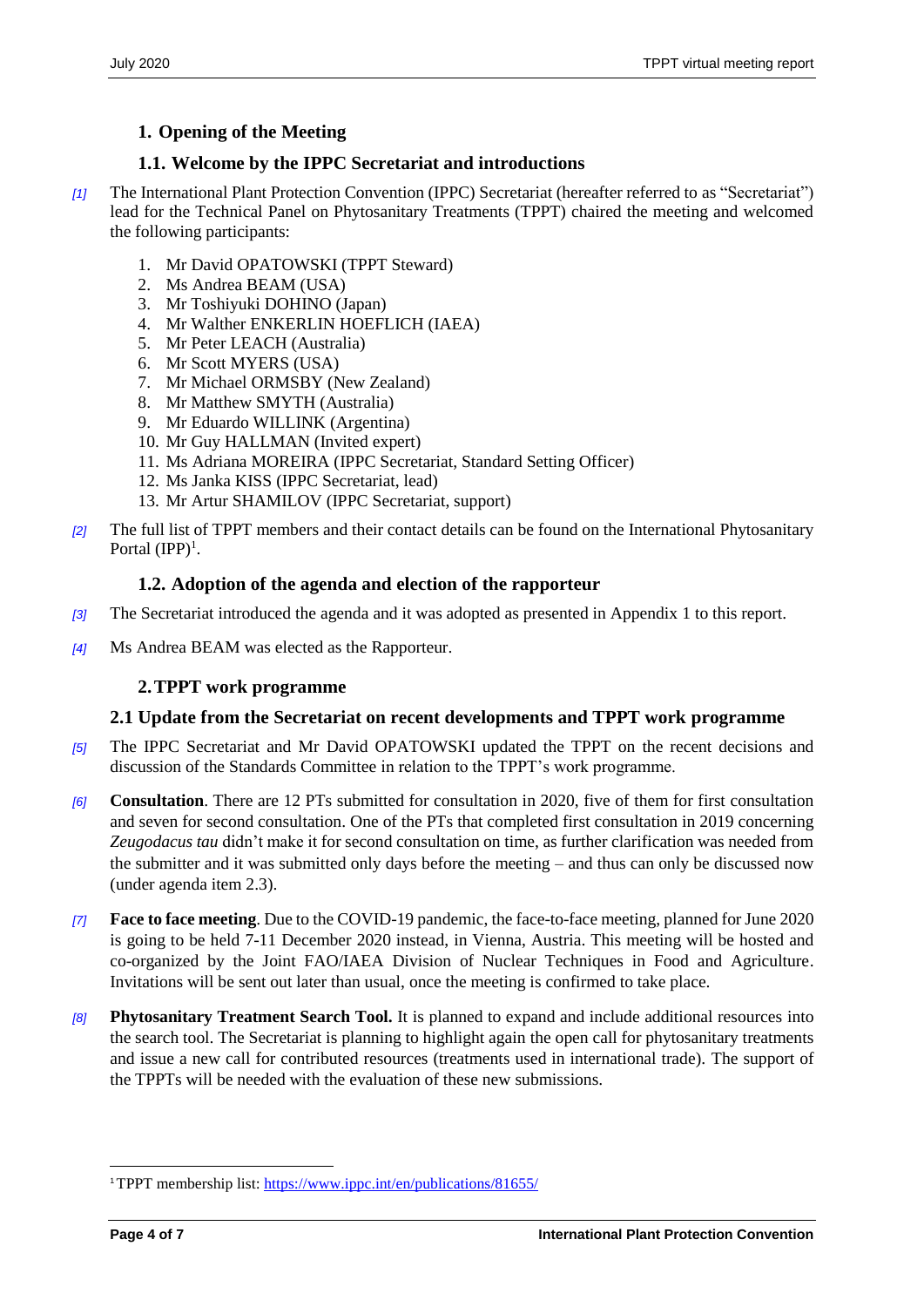- *[9]* **Report to the SC on TPPT workplan<sup>2</sup>** . The SC was presented with the usual yearly report on the TPPT achievements and activities noted the work accomplished by the TPPT from May 2019 to May 2020 (via e-decision due to the cancellation of their 2020 May meeting). They noted the TPPT meeting reports, and removed from the TPPT work programme three draft phytosanitary treatments as recommended by the TPPT. They also agreed to change the priority of the following topic from 3 to 1: Revision to ISPM 18 (*Requirements for the use of irradiation as a phytosanitary measure*) (2014-007) and assigned Mr Walther ENKERLIN HOEFLICH as the assistant steward. The SC noted the TPPT tentative work plan for May 2020 to April 2021 and agreed with the TPPT recommendation to review the Annotated template for phytosnitary treatments once the workload of the TPPT allows it.
- *[10]* **Plant Health Conference**. The SC also agreed to the TPPT's participation in the International Plant Health Conference provided no IPPC Secretariat resources are affected.

#### <span id="page-4-0"></span>**2.2 Discussion on future TPPT work**

#### *Treatments on the work programme - Updates from Treatment Leads*

- *[11]* The TPPT discussed their work programme and the upcoming tasks. Each of the Treatment Leads provided an update on the PTs that haven't yet been fully evaluated and recommended for consultation due to some issues with the supporting data (e.g. waiting for clarification from the submitters). Actions were agreed on how to move forward.
- *[12]* **Additional call**. The TPPT agreed that it is timely to invite new submissions, as they are almost done processing of the submitted treatments.

#### *Work planning (ISPM 18)*

- *[13]* The TPPT considered how to adapt to the new situation caused by the global pandemic of COVID-19 in order to progress with the revision of ISPM 18 (*Guidelines for the use of irradiation as a phytosanitary measure*).
- *[14]* They agreed to start the revisions via virtual meetings, in order to develop a final version of the draft to be approved at their face to face meeting in December 2020, and asked the Stewards to prepare a draft version to be presented to the TPPT at their next virtual meetings.

# <span id="page-4-1"></span>**2.3 Irradiation treatment for** *Zeugodacus tau* **(2017-025)**

- *[15]* Mr Peter LEACH, the Treatment Lead introduced the Treatment Lead summary, the compiled comments and the recently received additional information from the submitter<sup>3</sup> that was requested in order to address the outstanding comments.
- *[16]* The Treatment Lead recalled that the TPPT discussed the PT and the responses to consultation comments at their second meeting in February  $2020<sup>4</sup>$  and approved the responses to consultation comments as "TPPT responses" to be presented to the SC requesting the final version to be circulated in email. The Treatment Lead requested further clarification from the submitter on 3 questions in order to provide responses to the queries of one of the consultation comments.
- *[17]* **Instar checks**. One of the comments questioned if it was verified which life stage of the insect was present at the time of the treatment in the dose response and the confirmatory studies. Normally instars checks are conducted at the time of the treatment and although the authors of the study in question didn't take samples of the instars, and only calculated the life stage of the instars based on the referenced study (Singh et al 2010) in their paper, upon contacting them, they provided pictures of the treated instars on day 8, that appear to be correctly identified as late third stage instars.

l

<sup>2</sup> 02\_TPPT\_2020\_Jul, 03\_TPPT\_2020\_Jul

<sup>3</sup> 04\_TPPT\_2020\_Jul, 05\_TPPT\_2020\_Jul, 06\_TPPT\_2020\_Jul

<sup>4</sup> Second 2020-02 TPPT Meeting Report[: https://www.ippc.int/en/publications/88403/](https://www.ippc.int/en/publications/88403/)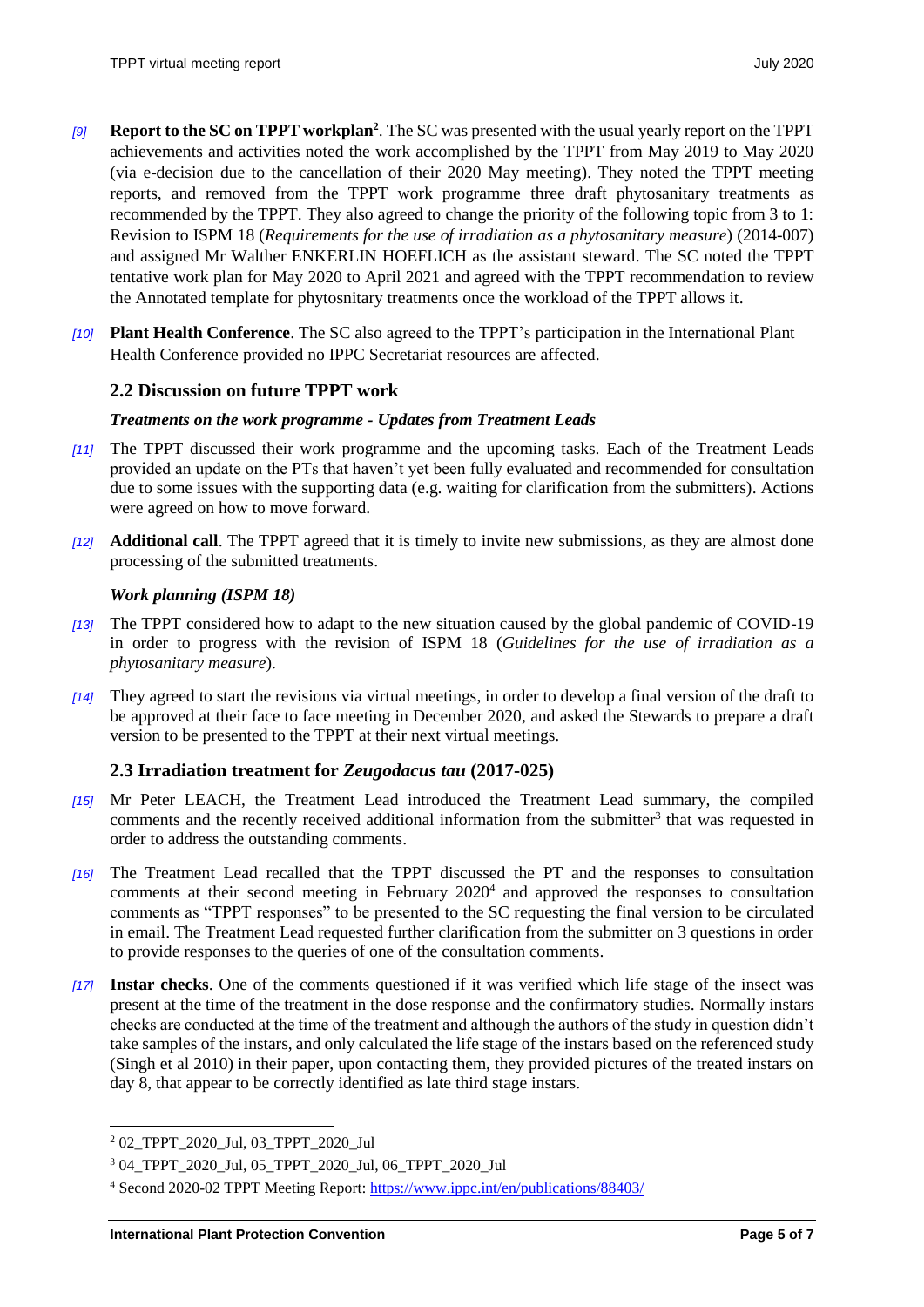- *[18]* When they were queried about instar checks the submitter pointed out that "there is no requirement for keeping this kind of samples according to ISPM 28 (*Phytosanitary treatments for regulated pests*)."
- *[19]* The treatment lead was proposing to request the PMRG to write research guidelines for irradiation to address this issue, and the TPPT agreed to support that.
- *[20]* **Replicates**. The same comment also questioned whether there was a time difference between the three replicates of the dose response study, and the authors confirmed that all three replicates were treated at the same time in the same chamber.
- *[21]* The Treatment Lead requested to get the raw dosimetry data from the confirmatory trials to see the actual doses recorded and see if there were small variations in the doses received, even though they were treated at the same time. The submitter provided the raw data on the 1 July that is presented in Appendix 1 of 05\_TPPT\_2020\_Jul. The TPPT was invited to discuss whether this is acceptable or considered pseudo replication.
- *[22]* The TPPT discussed that the replication is done to capture the effect of variation, and looking at the dose mapping sheet, they identified some variation, at the same time. The TPPT also noted that although the treatment was applied to the 3 replicates at the same time in the dose response study, in the confirmatory trials they had replicated twice at separate times. Considering the large number of treated insects, the slight variation in the provided dosimetry data and the replicates were treated the same time only in the dose response studies, the TPPT agreed that the data is sufficient to support the efficacy of the treatment.
- *[23]* They requested the Treatment Lead to review responses to consultation comments based on the TPPTs discussion and recommend that the PMRG drafts guidelines on irradiation research.

#### <span id="page-5-0"></span>**Recommendations**

- *[24]* The TPPT
	- (1) *approved* the responses to consultation comments on the Irradiation treatment for *Zeugodacus tau* (2017-025) as "TPPT responses" to be presented to the SC.
	- (2) *invited* to the PMRG to develop research guidelines for irradiation treatments

#### <span id="page-5-1"></span>**3. Close of the Meeting**

*[25]* The Secretariat thanked the TPPT members for their participation and closed the meeting.